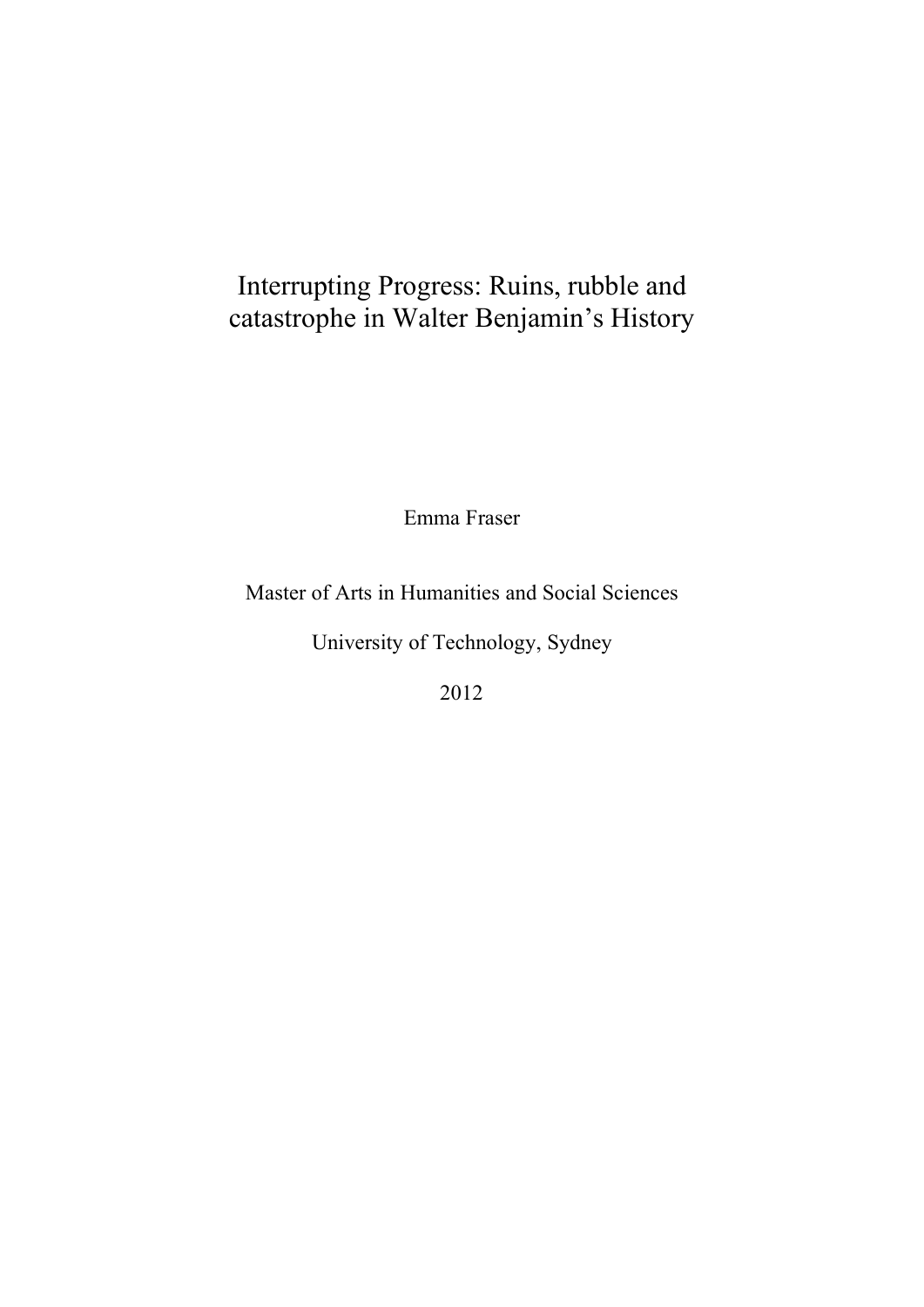#### **CERTIFICATE OF AUTHORSHIP/ORIGINALITY**

I certify that the work in this thesis has not previously been submitted for a degree nor has it been submitted as part of requirements for a degree except as fully acknowledged within the text.

I also certify that the thesis has been written by me. Any help that I have received in my research work and the preparation of the thesis itself has been acknowledged. In addition, I certify that all information sources and literature used are indicated in the thesis.

Signature of Student

EMAN Ame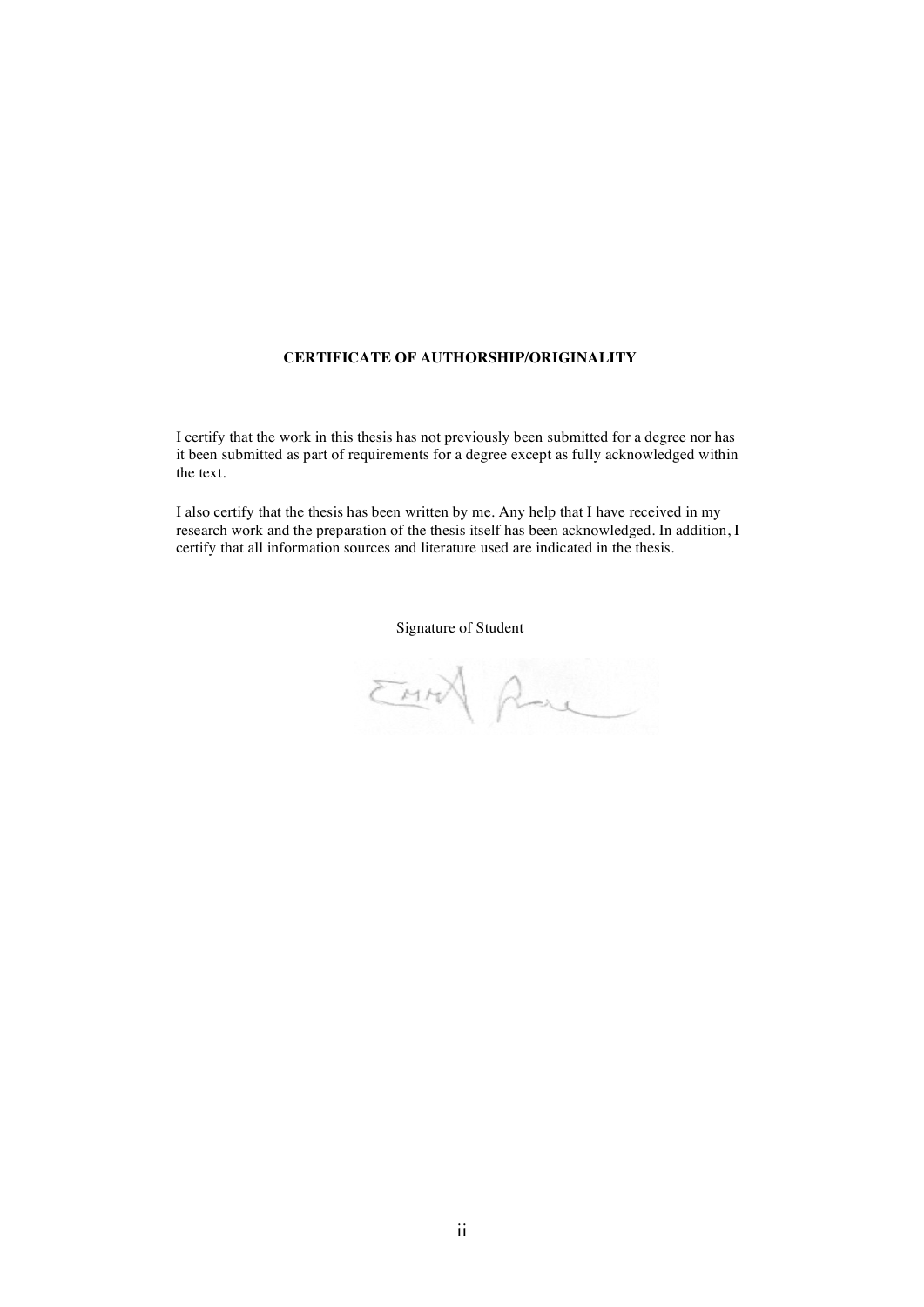#### **Acknowledgements**

My thanks to the following people and organisations who assisted in the production of this thesis: my home institution, The University of Technology, Sydney (UTS); the Faculty of Arts and Social Sciences; TfC research centre, and the department of Cultural Studies (with particular thanks to Juleigh Slater for her willingness to negotiate university bureaucracy on my behalf). I acknowledge the assistance of The *ATN-DAAD Joint Research Cooperation Scheme*, which provided funding for a research trip to Berlin in 2011 as part of the Colonial Entanglements project with Lars Eckstein, Anja Schwartz, and Dennis Mischke (University of Potsdam), and Dr. Andrew Hurley (UTS). Thanks also to Katrina Schlunke, who led the project at UTS, and who also provided many kinds of advice and support as a co-supervisor, colleague and course coordinator during my candidature. I am grateful to Bundesarchiv and Northwestern University Library for research support and images used in this thesis.

For research on ruins and locations I owe thanks to: Tim Edensor (Manchester Metropolitan University), Dylan Trigg, Simon Gregg (Gippsland Art Gallery), James Dickinson (Rider University), George Galster (Wayne State University), and Yves Marchand, who gave direction to early stages of this project, answered many questions, and provided invaluable contacts and materials. I rarely undertook fieldwork alone, or without invaluable local advice. Therefore, I owe many thanks to my "Couchsurfing" and "Flikr" contacts in Detroit and Berlin, and various others who gave me tips, allowed me to use their images, or joined me on adventures—both anonymously (sarahkucera, urbanwuff, Ms.Mønst $\varepsilon$ r, D-Kay2009, shando, Yyellowbird, Detroit Liger, Bourbon Baby, TunnelBug, D.P. Rubino, Filip Jonker, wanus, kgreipel, Julian Turner, raindog808); and in person (Christel, Carlotta, Aaron, Ciarán, Allen, Thomas, Nathan and Bryan). Particular thanks to Matthew Beauregard, for dragging me in and out of scrapes on numerous occasions (and in two different hemispheres).

Thanks to my family and friends for their support and caring thoughts; proofreading skills, and public nagging—especially Meg and Jamon, Cliff and Daisy, Jo, Cassie and Mark, Tanija, Ross and Susan, Shaun, and Lee. Thanks also to my friends and colleagues at UTS for sharing the experience: Katie, Adam, Jessie, Emma; Malcolm and Majella; Paul, Nic, Sue and Sarah.

I'm particularly indebted to my favourite housemate and co-conspirator Clancy, for all the support in editing, reading, commiserating, travelling, cooking and general thesis survival. (Thanks also to my other housemates: Duncan, Mitch, Glen and Hayley).

I'm enormously grateful for the encouragement and patience of my supervisor Tara Forrest, who saw this thesis through from its inception in my honours year, and who has often gone well beyond her responsibilities as an academic advisor. It's been a privilege to work with her, and to know her as a friend and colleague.

Finally, I would like to acknowledge all the people who came and went during this development of this thesis: Lachlan, Tegan (James), Lou and Moo, Grummy and Grandoug, Eliza, and Dad.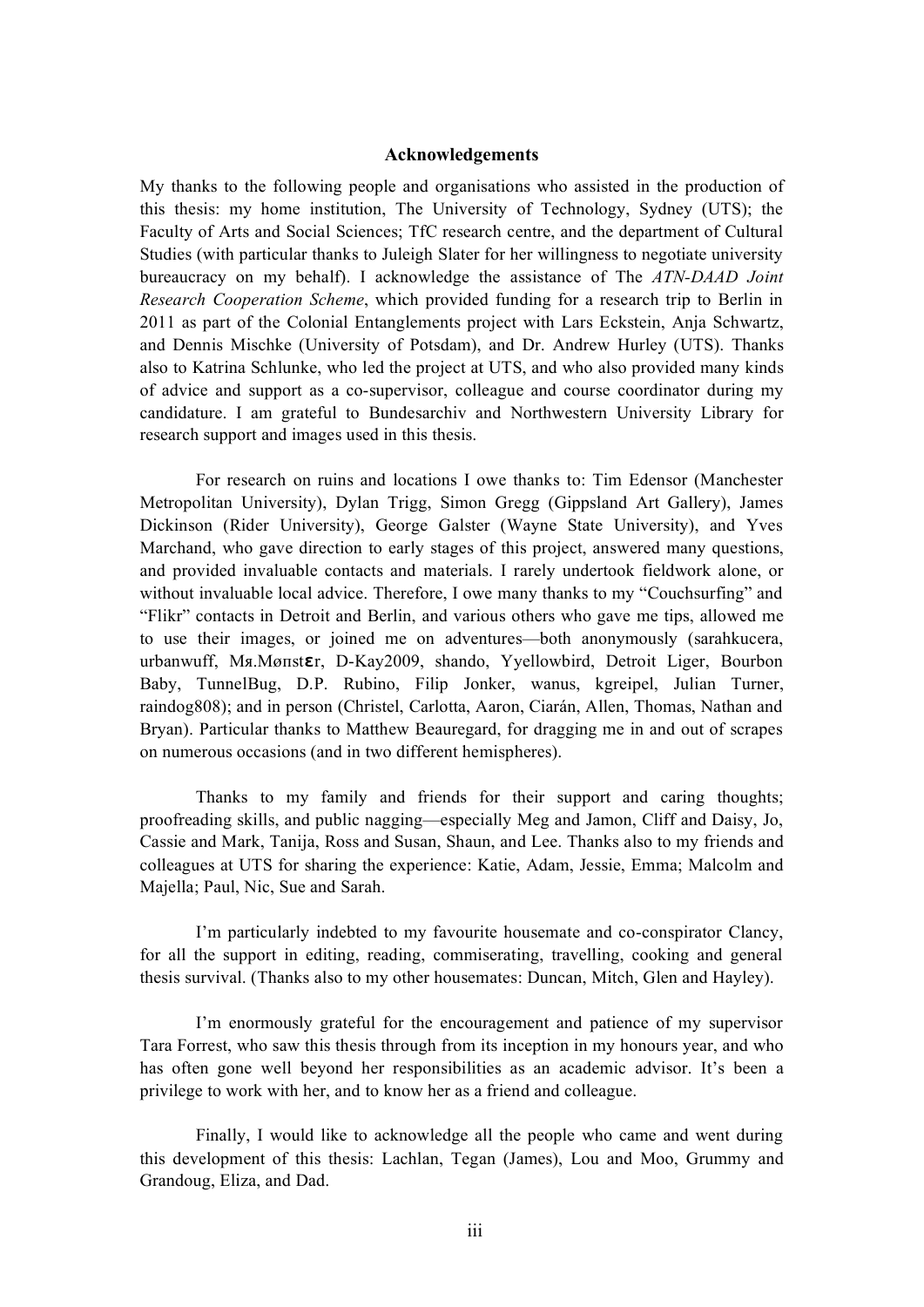## **Table of Contents**

| Image list                                                             | $\mathbf V$  |
|------------------------------------------------------------------------|--------------|
| Abstract                                                               | vii          |
| List of abbreviations                                                  | viii         |
| Introduction                                                           | $\mathbf{1}$ |
| 1. Ruin perceptions: Paris in allegory, revolution and ruin            | 43           |
| 2. Ruin and catastrophe: The possibilities of multiple pasts in Berlin | 90           |
| 3. Ruin space: Detroit in decay and decline                            | 147          |
| Conclusion                                                             | 186          |
| Image credits                                                          |              |
| <b>Bibliography</b>                                                    |              |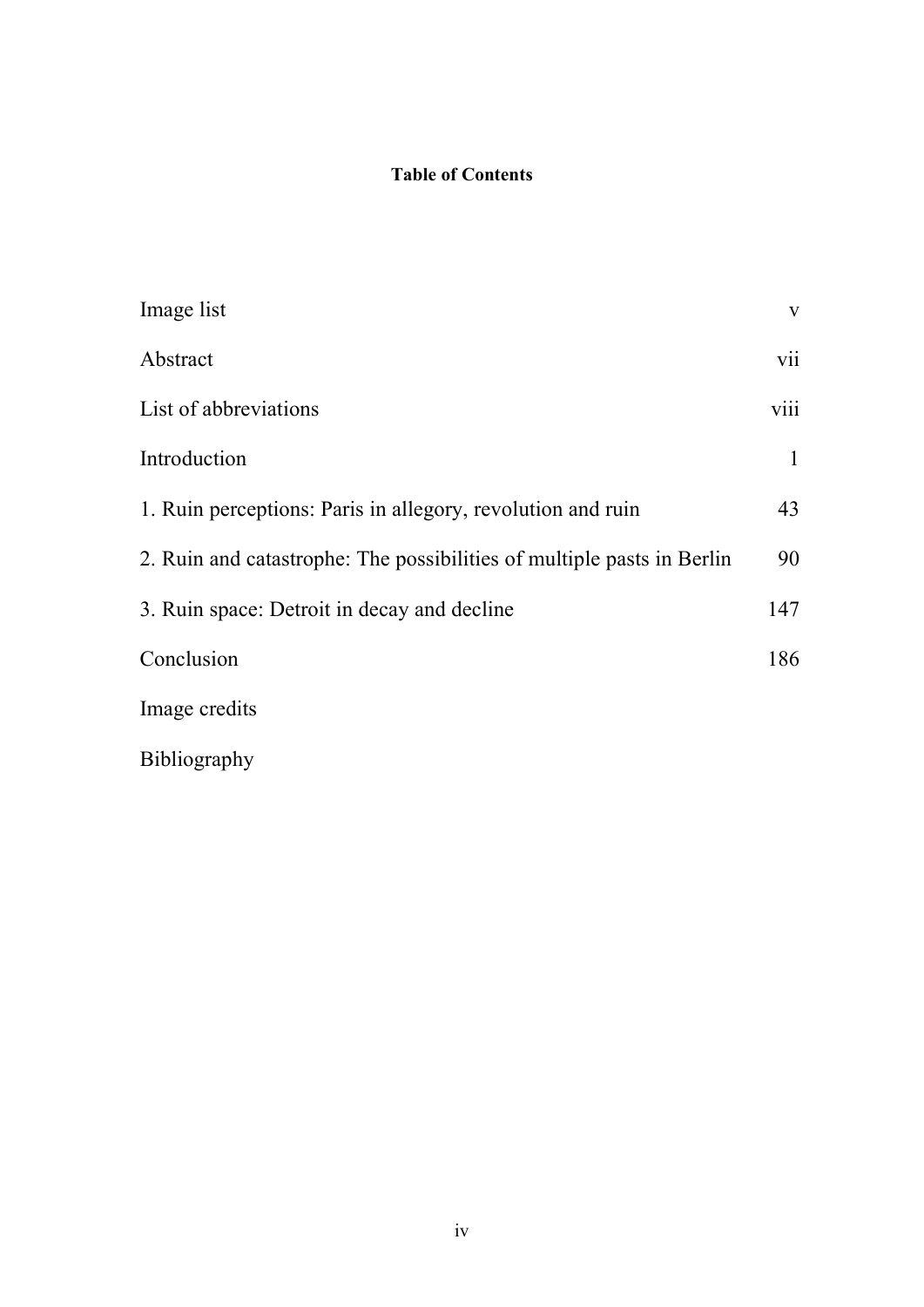#### **List of Images (page 1)**

- **1.** Processing plant remnants, Chicago
- **2.** Abandoned Church, Gary
- **3.** School building stripped by salvagers, Detroit
- **4.** Tram Sheds, Sydney
- **5.** Rubble from demolitions, Sydney
- **6.** Palace of the Tuileries, Paris
- **7.** Passage des Panoramas, Paris
- **8.** Derelict hospital, Berlin
- **9.** Abandoned fun park, Berlin
- **10.** Harbor Light Centre, Detroit
- **11.** Abandoned houses, Detroit
- **12.** Michigan Central Station, Detroit
- **13.** Workshop, Packard Plant, Detroit
- **14.** Pripyat, Chernobyl
- **15.** Abandoned hospital, Staten Island (remnants), New York
- **16.** Abandoned hospital, Staten Island (interior), New York
- **17.** Verrazano-Narrows Bridge. View from derelict factory
- **18.** Factory, Staten Island, New York
- **19.** Processing plant under demolition, Chicago
- **20.** Hotel de Ville in ruins following the Paris Commune
- **21.** Galerie Véro-Dodat, Paris
- **22.** Galerie Vivienne, Paris
- **23.** Passage du Havre, Paris
- **24.** Passage du Prado, Paris
- **25.** Passage Verdeau, Paris
- **26.** Destroyed buildings and barricade
- **27.** Toppled column on the Place Vendôme
- **28.** Postcard: Ruines des Greniers d'Abondance
- **29.** Pariser Platz, Berlin
- **30.** Farming in the razed Tiergarten, Berlin
- **31.** Kaiser Wilhelm Memorial Church, Berlin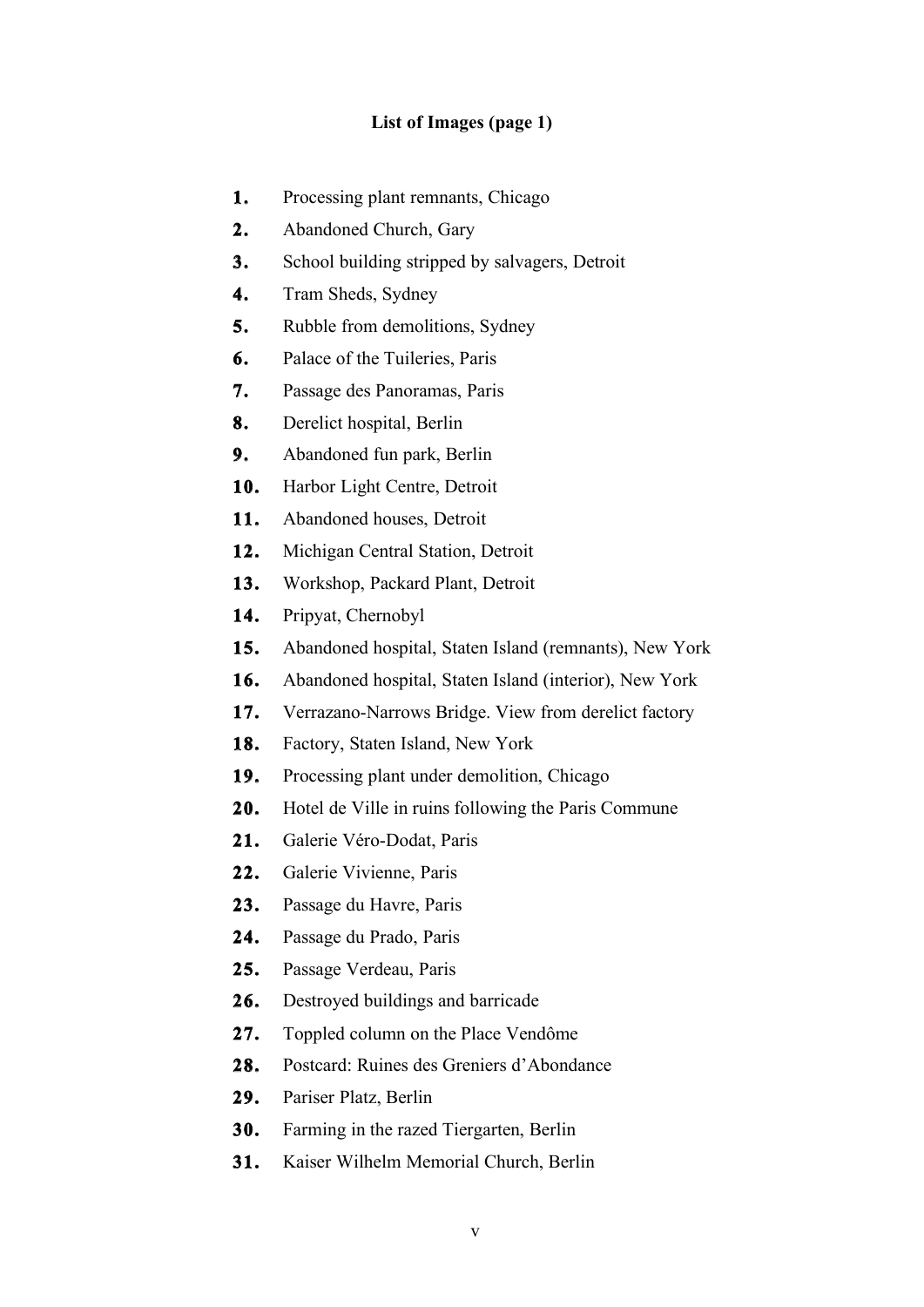#### List of images (page 2)

- **32.** St Matthew's Church ruins, Berlin
- **33.** St Matthew's Church, Berlin
- **34.** Partially demolished flack tower, Berlin Zoo
- **35.** Anhalter Bahnhof (1960), Berlin
- **36.** Anhalter Bahnhof (2011), Berlin
- **37.** Platform Wilderness, Berlin
- **38.** Stettiner Tunnel, Berlin
- **39.** Trümmerfrauen clearing Behrenstrasse, Berlin
- **40.** Clearing Markgrafenstrasse, Berlin
- **41.** Teufelsberg ruins, Berlin
- **42.** View from the top of Teufelsberg, Berlin
- **43.** Schwerbelastungskörper, Berlin
- **44.** Ruins of the Stadtschloss, Berlin
- **45.** Palace of the Republic, Berlin
- **46.** Humboldt Box, Berlin
- **47.** Viewing window overlooking construction site, Berlin
- **48.** City model, Humboldt Forum, Berlin
- **49.** Rubble landscaping, Topography of Terror, Berlin
- **50.** Topography visitors, Berlin
- **51.** Topography of Terror, Berlin
- **52.** Collapsed Section, Packard Plant, Detroit
- **53.** Packard Plant windows, Detroit
- **54.** Packard Innards, Detroit
- **55.** Burnt Shoes, Packard Plant, Detroit
- **56.** Half Table, Packard Plant, Detroit
- **57.** Grand Piano, Detroit
- **58.** Gutted High School, Detroit
- **59.** Entry to Michigan Central Station, Detroit
- **60.** Occupational training equipment, school, Detroit
- **61.** Hotel Eddystone, Detroit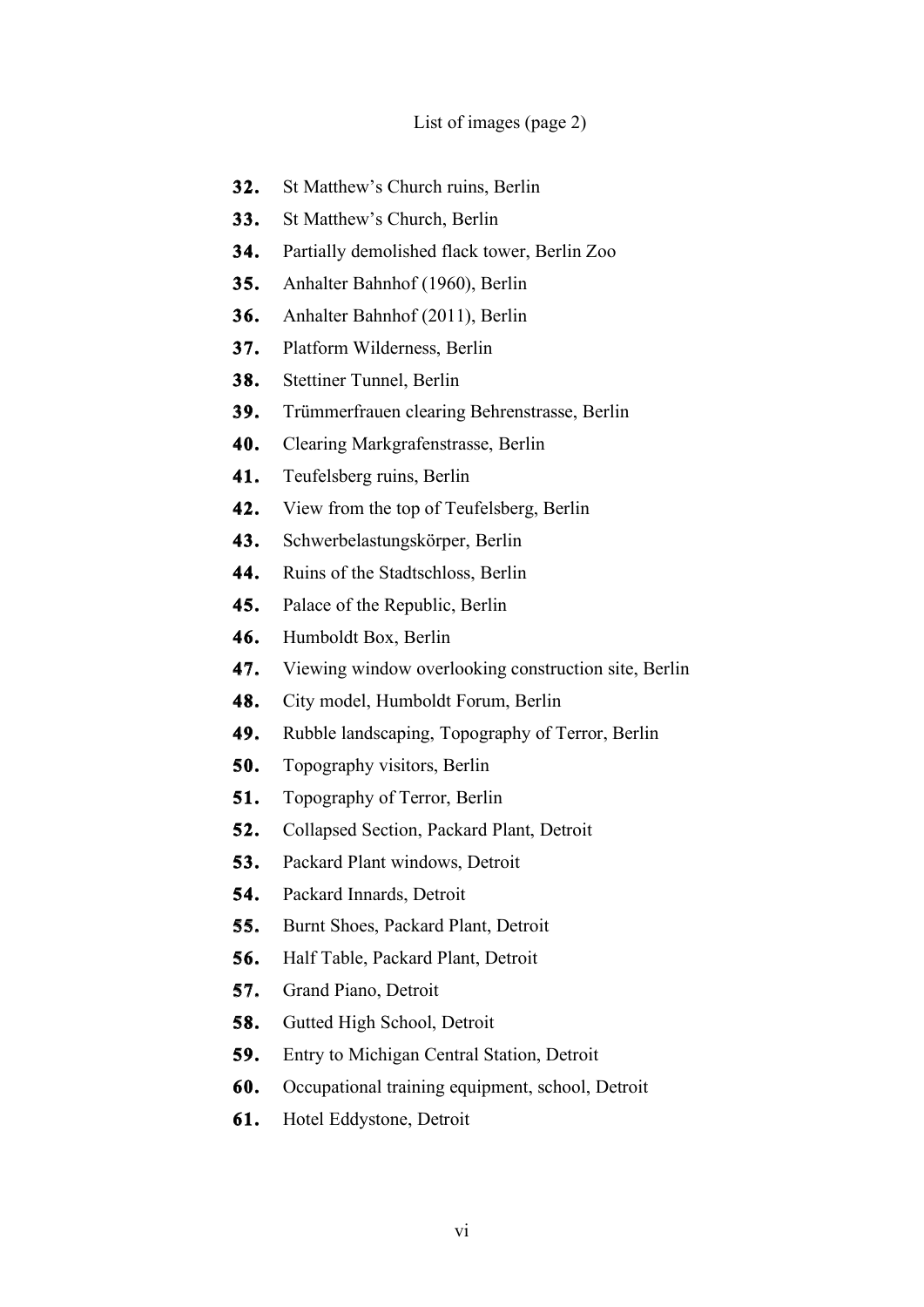#### **Abstract**

This thesis investigates abandoned and obsolete sites of contemporary modernity as "modern ruins" of a recent past, which present the potential to interrupt notions of assumed progress and linearity. This investigation is undertaken through the use of a Benjaminian approach to history and perception in the city, as well as fieldwork involving subjective and experiential encounters with modern ruins from 2009 to 2011.

This thesis examines modern ruins in three cities—Paris, Berlin, and Detroit—in relation to Walter Benjamin's recurring references to ruins, rubble and catastrophe, and his use of dialectical configurations as a means to salvage and evaluate the lost and threatened aspects of a recent past.

In Paris, the shopping arcades of Benjamin's Arcades Project and the ruins of the Paris Commune of 1871 are examined as case studies of mass-ruin and dereliction in an urban setting, with an emphasis on allegorical perception, interpenetration of past and present, and the energy to be detected in the recently outmoded. In Berlin, urban remnants from the Second World War to the present are considered in relation to Benjamin's writings on Berlin, and the notion of catastrophe. In Detroit, modern ruins are framed as dialectical image spaces that offer an experiential dialectic and critical potential.

With particular reference to The Arcades Project and Benjamin's short essay 'On the Concept of History', this thesis assesses ruins as spaces in which a different kind of history might be located—locations where the force of progress is both embodied, in terms of its destructive nature, and suspended, in terms of the persistence of the rejected and outmoded remnants of prior eras.

This thesis concludes that modern ruins, as tangible remnants of the recent past, offer the potential to transport us radically beyond the experience of the everyday city, to a unique and inhabitable space of transition between past and present. The physical presence of modern ruins, fragmenting and ultimately crumbling into rubble, can be likened to the more abstract force of progress, which obliterates much of the past in the pursuit of constant development and investment in the future, framing recent history as something to be moved beyond. However, in their persistence, modern ruins also interrupt this force, standing against progress and exemplifying Benjamin's dialectical approach to history that can bring past and present together in a moment, allowing for the temporary rescue of the detritus of history from oblivion.